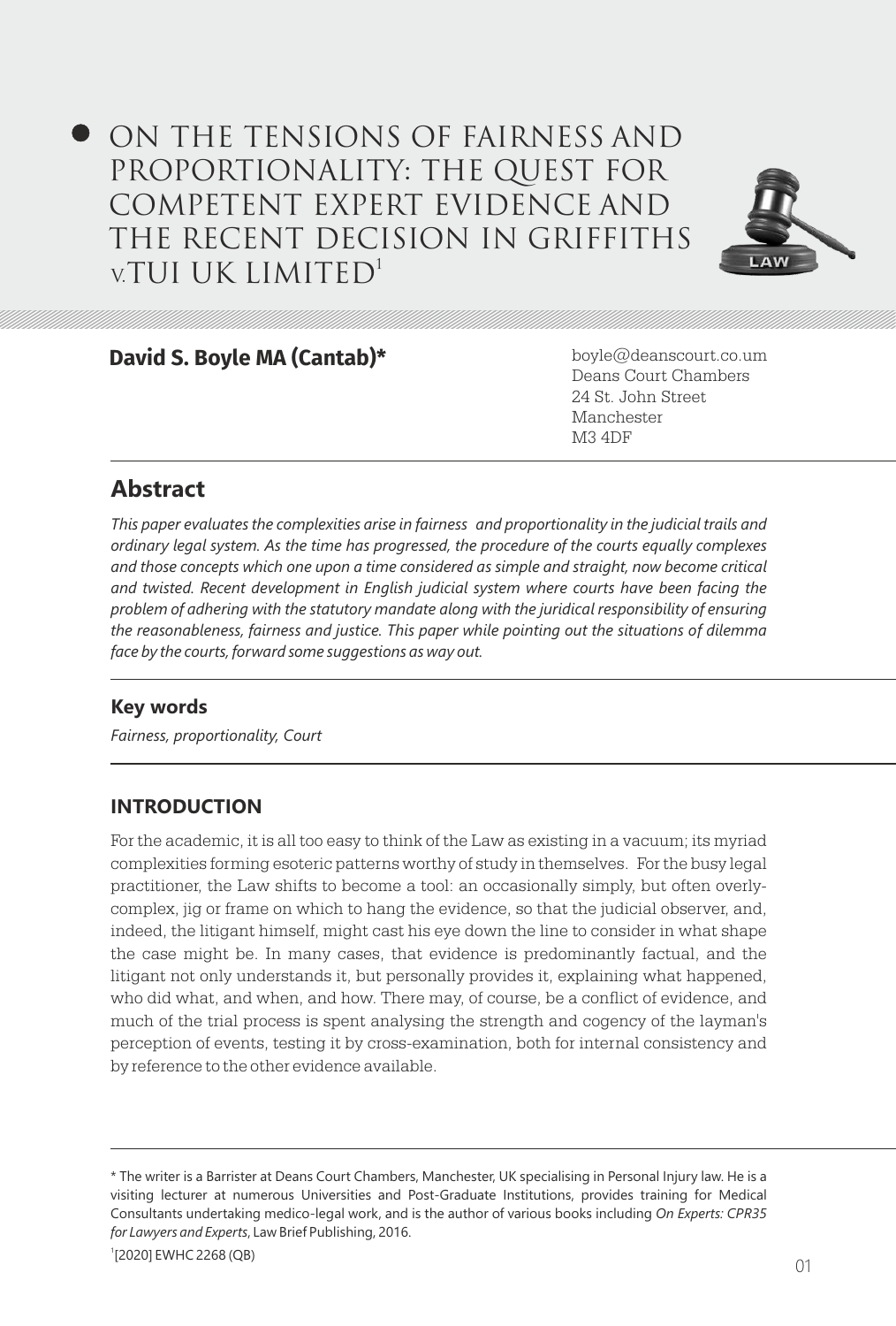Much has been written on the subject of the judicial interpretation and assessment of a witness, a classic example being Lord Pearce's commentary in the case of *Onassis and*  <sup>2</sup> *Calogeropoulos v Vergottis* :

'Credibility involves wider problems than mere demeanour which is mostly concerned with whether the witness appears to be telling the truth as he now believes it to be. Credibility covers the following problems. First, is the witness a truthful or untruthful person? Secondly, is he, though a truthful person, telling something less than the truth on this issue, or, though an untruthful person, telling the truth on this issue? Thirdly, though he is a truthful person telling the truth as he sees it, did he register the intentions of the conversation correctly and, if so, has his memory correctly retained them? Also, has his recollection been subsequently altered by unconscious bias or wishful thinking or by overmuch discussion of it with others? Witnesses, especially those who are emotional, who think that they are morally in the right, tend very easily and unconsciously to conjure up a legal right that did not exist. It is a truism, often used in accident cases, that with every day that passes the memory becomes fainter and the imagination becomes more active. For that reason a witness, however honest, rarely persuades a Judge that his present recollection is preferable to that which was taken down in writing immediately after the accident occurred. Therefore, contemporary documents are always of the utmost importance. And lastly, although the honest witness believes he heard or saw this or that, is it so improbable that it is on balance more likely that he was mistaken? On this point it is essential that the balance of probability is put correctly into the scales in weighing the credibility of a witness, and motive is one aspect of probability. All these problems compendiously are entailed when a Judge assesses the credibility of a witness; they are all part of one judicial process and in the process contemporary documents and admitted or incontrovertible facts and probabilities must play their proper part.'

That analysis is aimed, of course, at lay witness evidence, but there is another type of evidence that goes before the Court: the opinion evidence of an expert. Indeed, when the Court admits opinion evidence, only the opinion of an expert is admissible.

#### **The Duties of an Expert and CPR35**

The starting point on the duties of an expert (in both civil and criminal matters) is still, in many jurisdictions, the guidance of Cresswell J in *The Ikarian Reefer<sup>3</sup>* which, in turn, formed the basis of Part 35 of the Civil Procedure Rules 1988 and the accompanying Practice Direction:

"The duties and responsibilities of expert witnesses in civil cases include the following:

- 1. Expert evidence presented to the court should be, and should be seen to be, the independent product of the expert uninfluenced as to form or content by the exigencies of litigation. CPR35.3(2) and 35PD.2.1
- 2. An expert witness should provide independent assistance to the court by way of objective unbiased opinion in relation to matters within his expertise. An expert witness in the High Court should never assume the role of an advocate. 35PD.2.2

<sup>2</sup> [1968] 2 Lloyd's Rep 403, HL

<sup>02 [1000]</sup> Larey divide edge : enca (innicentate enancine) innemiedy / central (centres) LEP (Lone) chock 3 [1993] 2 Lloyd's Rep 68, 81 cited (without case citations) in *Kennedy v Cordia (Services) LLP* [2016] UKSC 6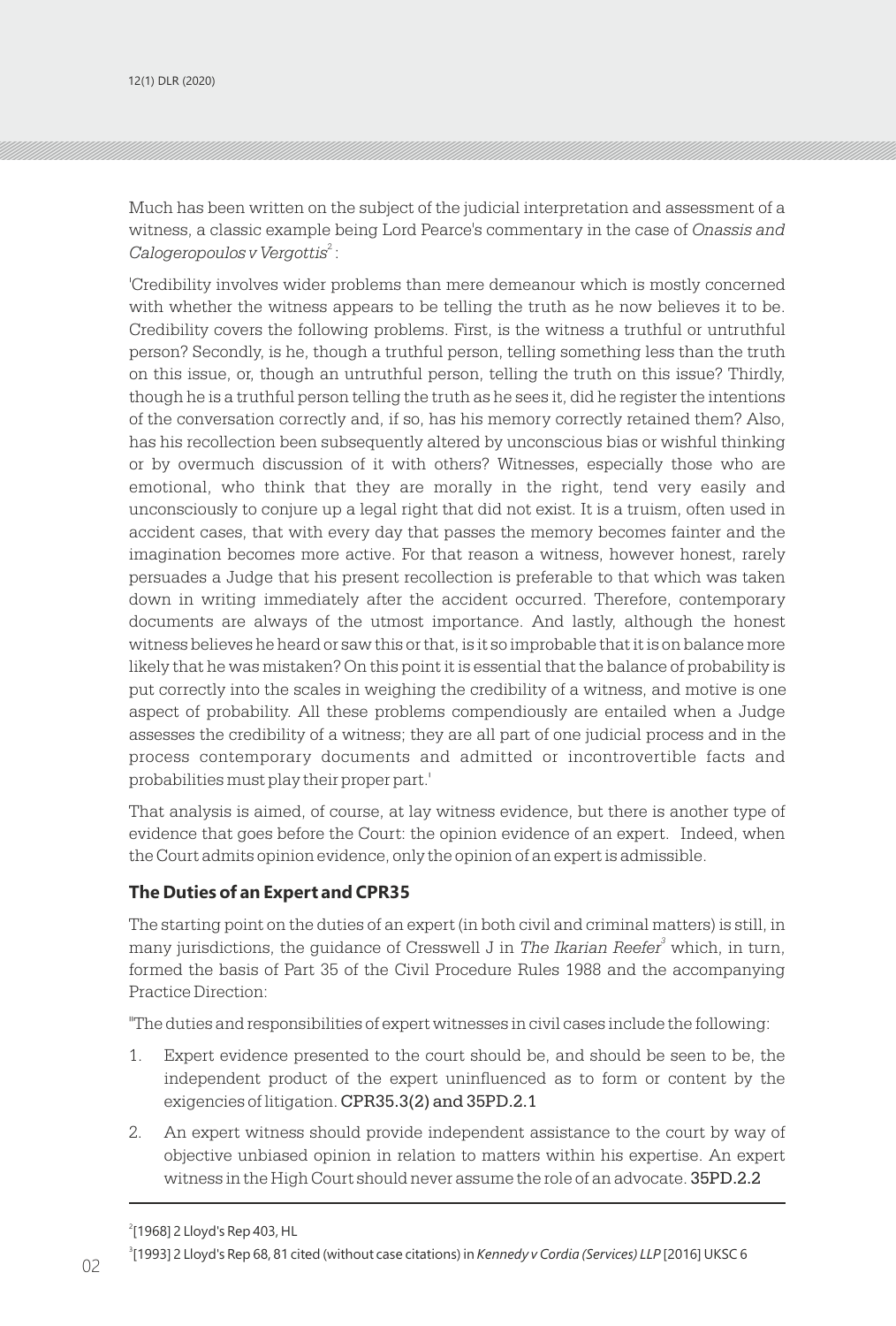

- 3. An expert witness should state the facts or assumption on which his opinion is based. He should not omit to consider material facts which could detract from his concluded opinion. 35PD.2.3
- 4. An expert witness should make it clear when a particular question or issue falls outside his expertise. 35PD.2.4(a)
- 5. If an expert's opinion is not properly researched because he considers that insufficient data is available, then this must be stated with an indication that the opinion is no more than a provisional one. In cases where an expert witness who has prepared a report could not assert that the report contained the truth, the whole truth and nothing but the truth without some qualification, that qualification should be stated in the report. 35PD.2.4(b)
- 6. If, after exchange of reports, an expert witness changes his view on a material matter having read the other side's expert's report or for any other reason, such change of view should be communicated (through legal representatives) to the other side without delay and when appropriate to the court. 35PD.2.5
- 7. Where expert evidence refers to photographs, plans, calculations, analyses, measurements, survey reports or other similar documents, these must be provided to the opposite party at the same time as the exchange of reports. 35PD.3.2(2)"

CPR35 goes further of course, but of particular note are the following provisions:

- 35.1 Expert evidence shall be restricted to that which is reasonably required to resolve the proceedings.
- 35.4 (3A) Where a claim has been allocated to the small claims track or the fast track, if permission is given for expert evidence, it will normally be given for evidence from only one expert on a particular issue.
- 35.5 (1) Expert evidence is to be given in a written report unless the court directs otherwise.

(2) If a claim is on the small claims track or the fast track, the court will not direct an expert to attend a hearing unless it is necessary to do so in the interests of justice.

- 35.6 (1) A party may put written questions about an expert's report (which must be proportionate) … [which]
	- (c) must be for the purpose only of clarification of the report;
	- unless in any case -
	- (i) the court gives permission…

The Practice Direction to CPR35 sets out the requirements of Form and Content of an Expert's Report and, in particular:

3.2(6) where there is a range of opinion on the matters dealt with in the report [the report must] (a) summarise the range of opinions; and (b) give reasons for the expert's own opinion.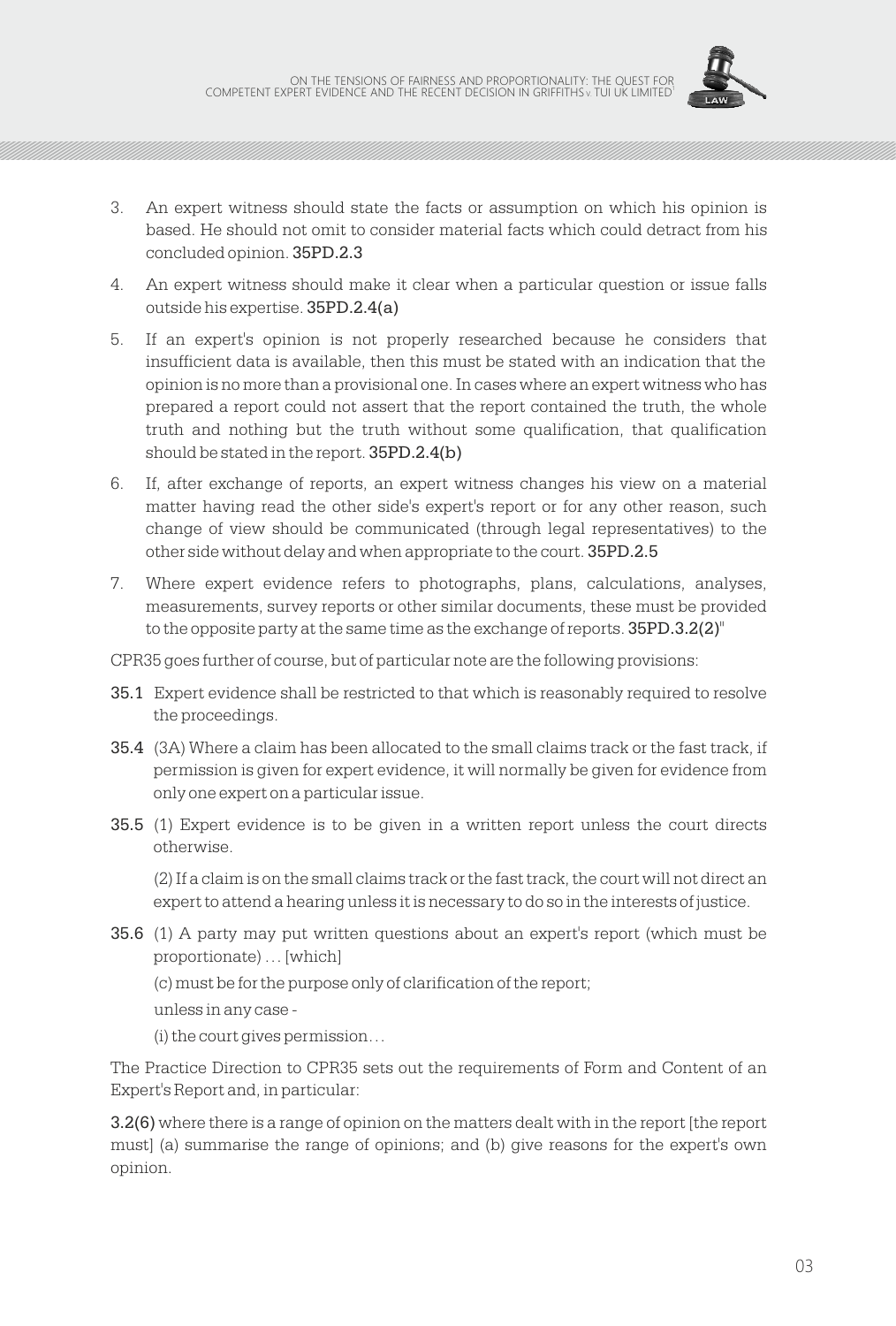It follows that in low-value litigation<sup>4</sup>, the courts will not only limit the number of experts to one per issue (almost inevitably the expert instructed by the Claimant), but that report will be received by the Court in writing, without the opportunity to cross-examine the expert. Indeed, the only challenge normally permitted to such evidence will be 'proportionate' written questions for the sole purpose of clarification of the report.

#### **Low-value litigation**

In personal injury litigation, those expert reports are by and large medical reports, or to give them their full title, medico-legal reports. In certain types of litigation, protocols exist which identify the nature of the 'expert' to provide that first opinion, and they are often (but not always) provided by General Practitioners: Physicians (rather than surgeons) who do not specialise in any particular branch of medicine, but who treat a wide variety of relatively minor medical conditions and refer patients on to more specialist doctors if the need arises. In some cases, a General Practitioner will diagnose and treat. In some, diagnosis is followed by a referral for treatment. In others, a referral is necessary to obtain the diagnosis. Within a community based practice, each General Practitioner might have particular interests, so that patients with a given type of problem, particularly if chronic, might be assigned to an individual with additional knowledge or experience of that particular condition, but as a starting point, the General Practitioner is a jack of all trades. It is that very breadth of experience which renders them useful.

In uncomplicated, low-value litigation, such 'expertise' might well suffice, but, inevitably, as the health issues in question become more complex, so too does the need for particular expertise become more salient. It would be comforting to think that every  $dot\sigma^5$  knew the limits of their expertise and experience. In the medical context, the treating doctor will normally have a reasonable idea of the risks that they face if they get it wrong. They have a patient before them, making a complaint about their health, and their very function is to listen to that patient, assess their complaint, make such investigations as are necessary and provide treatment. In the medico-legal scenario, however, they are being paid to opine, not treat, and whilst one would hope that any opining doctor would know that, it is inevitably easier to pass a patient on to someone more qualified (and get paid to do so) than to express one's ignorance having previously put oneself forward as an 'expert' capable of expressing a medico-legal opinion.

Perhaps the fact that in the medico-legal scenario a patient's health is not the primary concern makes it easier for a reporting doctor to overstep their expertise, particularly if they are aware that theirs is going to be the only opinion in the case. CPR35 questions which go beyond mere clarification (such as those which might suggest that they only ever opine for Claimants and only ever reach supportive conclusions) can be batted back as inappropriate, and rather than accepting their inadequacies, reporting doctors are, whatever their nominal obligations, aware of the need to protect both their clients (not patients) and their own medico-legal reputation.

<sup>4</sup> The small claims track and fast track encompass the majority of claims where the damages at stake are up to £25,000.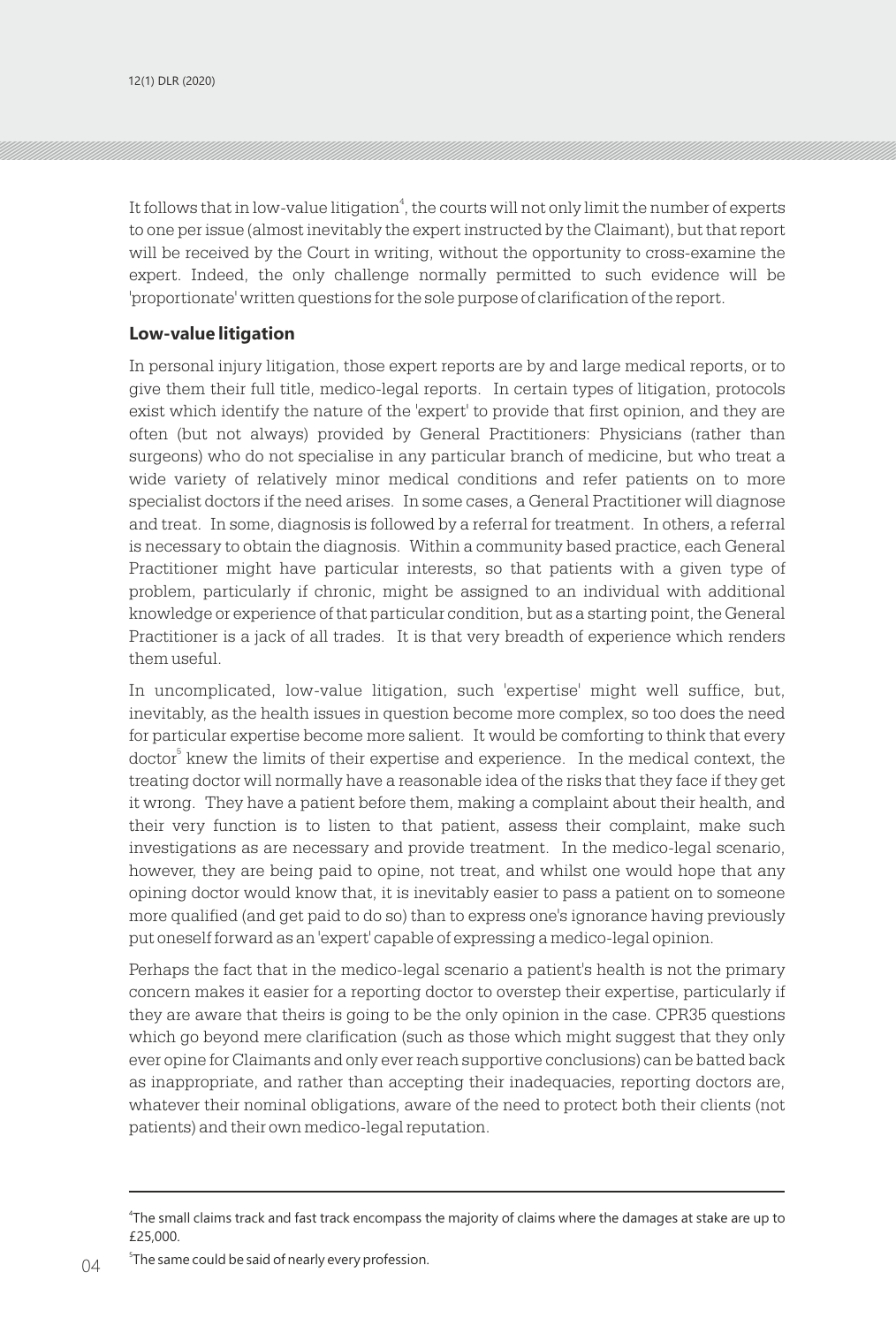

The problem does not manifest solely in General Practitioners. Consultants, whilst (and perhaps because) they are aware of their limitations are nevertheless still at risk of the Dunning-Kruger: the cognitive bias leading an individual to assess their cognitive ability as greater than it is. Whilst it is plausible to suggest that some experts are highly conscious that they are opining beyond their expertise, the more likely scenario is that they genuinely believe that their experience and qualifications allows them to offer an opinion, because the alternative is to admit their ignorance.

There are, however, regulatory difficulties which await those who step beyond their expertise, with the General Medical Council occasionally censuring members who choose to opine in cases where discretion would have been the better part of valour. *In <sup>6</sup> Dr Richard Pool v General Medical Council* , the High Court upheld a finding by a Fitness to Practise Panel constituted by the GMC, that the Appellant, a consultant psychiatrist in the private sector working in a secure hospital environment, was not an expert in the field of general adult psychiatry, and should not have offered an opinion on the fitness to practise of a paramedic, "A" in respect of whom he had been asked to opine. Whilst the initial decision to suspend him for 3 months was deemed inappropriately harsh, the decision of his wrongdoing was upheld.

Whilst *Pool* is a salutary warning to doctors about the subject matter on which they might each choose to opine, there are undoubtedly significant financial rewards to producing high volumes of medico-legal reports, particularly when others with similar levels of qualification and expertise are undertaking similar work, and the Protocols in place mandate the type of doctor who should report.

What, then, is a Defendant to do when faced with an opinion with which they do not agree, particularly if it is central to the case (e.g. if it goes to the question of liability)? In a high value claim, it may well seek its own evidence, taking the view that the additional costs to be incurred are warranted, if only to explore alternatives to the views expressed by the Claimant's expert. The Court is, of course, mandated by CPR1.1(1) to ensure that litigation is conducted justly and at proportionate cost, and in a high value case, where the evidence goes to the heart of the valuation, a second opinion will normally be justified.

In low-value litigation, however, what is "just" as between the parties may not, of course, be the most cost-effective manner of conducting the litigation and there is an inevitable tension thus created. A Defendant has to decide, in any given case, whether to seek their own evidence (which is not only costly in circumstances where one will probably not recover the costs from the Claimant even if successful, but potentially also leads to an arms race as the Claimant seeks to improve on the existing instruction by getting a more qualified second expert) or seek to undermine the Claimant's doctor by whatever means. Even then, the Court will make a determination of what is 'necessary' under CPR35.1, and, being a Case Management decision (with a wide range of discretion available to the District Judge), such decisions are almost impossible to appeal. In the majority of lowvalue cases, the cost benefit analysis often falls in favour of attacking the Claimant's poor quality expert evidence, rather than seeking to put forward a positive case the other way.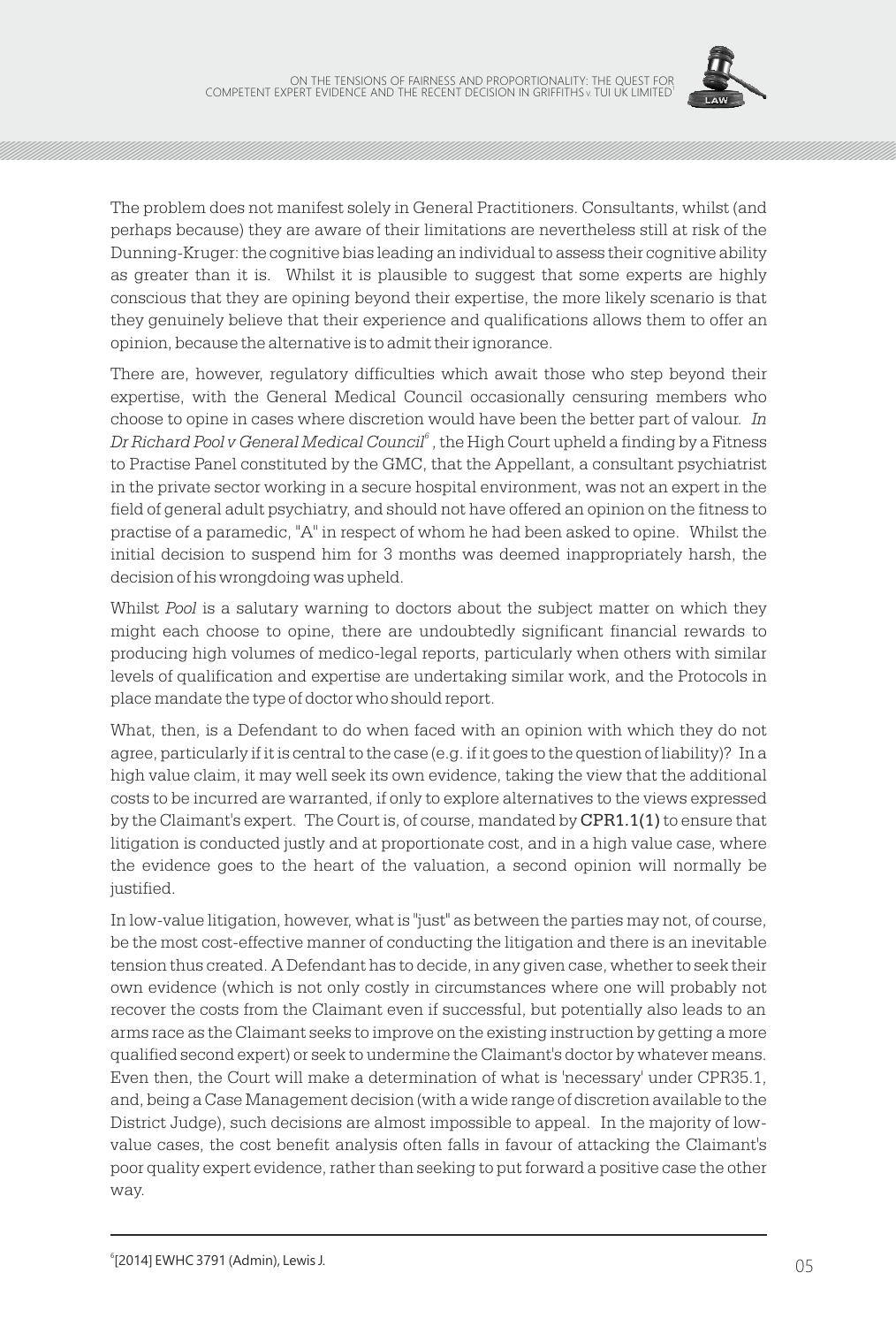#### **The Challenges to Expert Evidence**

The case of *Kennedy v Cordia (Services) LLP* examined in some detail the potential challenges to expert evidence, and in particular its admissibility. The key section of that judgment, starting at paragraph 38, addresses both the admissibility of the evidence *per se* and the approach that the Court might take to its weight.

As to admissibility, the relevant section starts at paragraph 43:

43. Counsel agreed that the South Australian case of *R v Bonython* (1984) 38 SASR 45 gave relevant guidance on admissibility of expert opinion evidence. We agree. In that case King CJ at pp 46-47 stated:

"Before admitting the opinion of a witness into evidence as expert testimony, the judge must consider and decide two questions. The first is whether the subject matter of the opinion falls within the class of subjects upon which expert testimony is permissible. This first question may be divided into two parts: (a) whether the subject matter of the opinion is such that a person without instruction or experience in the area of knowledge or human experience would be able to form a sound judgment on the matter without the assistance of witnesses possessing special knowledge or experience in the area<sup>7</sup>, and (b) whether the subject matter of the opinion forms part of a body of knowledge or experience which is sufficiently organized or recognized to be accepted as a reliable body of knowledge or experience, a special acquaintance with which by the witness would render his opinion of assistance to the court. The second question is whether the witness has acquired by study or experience sufficient knowledge of the subject to render his opinion of value in resolving the issues before the court." (emphasis added)

44. In *Bonython* the court was addressing opinion evidence. As we have said, a skilled person<sup>®</sup> can give expert factual evidence either by itself or in combination with opinion evidence. There are in our view four considerations which govern the admissibility of skilled evidence:

- (i) whether the proposed skilled evidence will assist the court in its task;
- (ii) whether the witness has the necessary knowledge and experience;
- (iii) whether the witness is impartial in his or her presentation and assessment of the evidence; and
- (iv) whether there is a reliable body of knowledge or experience to underpin the expert's evidence.

All four considerations apply to opinion evidence, although, as we state below, when the first consideration is applied to opinion evidence the threshold is the necessity of such evidence.

In considering the first of those considerations - whether the evidence will assist the court in its task - their Lordships addressed the question of whether the evidence had weight:

<sup>7</sup> A superficially more generic definition than that set out at section 45 of the Indian Evidence Act, 1872 (last updated 13 March 2020) which references "a point of foreign law, or of science, or art, or as to identify of handwriting [or finger impressions]".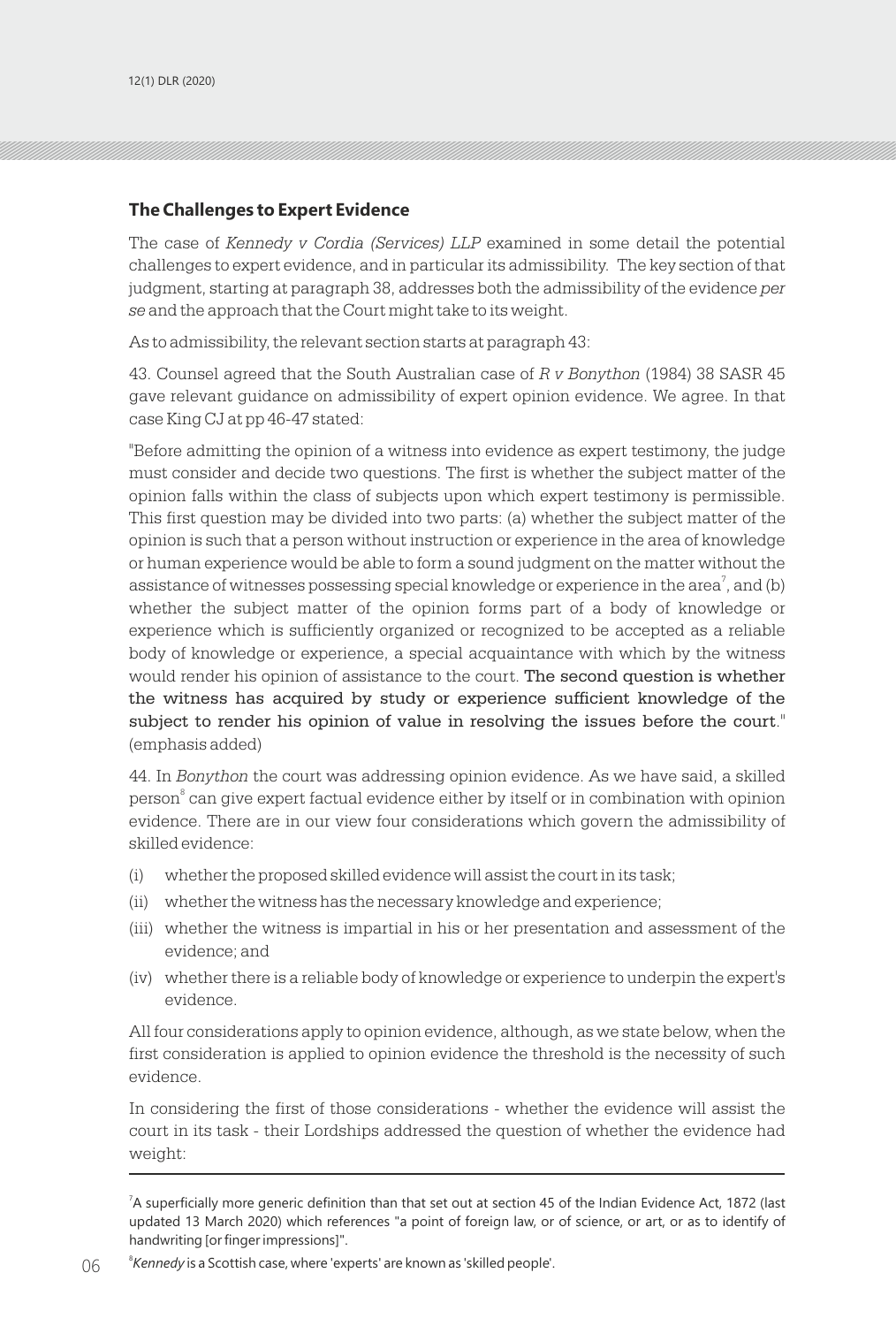

48. An expert must explain the basis of his or her evidence when it is not personal observation or sensation; mere assertion or "*bare ipse dixit*" carries little weight, as Page 16 the Lord President (Cooper) famously stated in *Davie v Magistrates of Edinburgh* 1953 SC 34, 40. If anything, the suggestion that an unsubstantiated ipse dixit carries little weight is understated; in our view such evidence is worthless. (emphasis added) Wessels JA stated the matter well in the Supreme Court of South Africa (Appellate Division) in *Coopers (South Africa) (Pty) Ltd v Deutsche Gesellschaft für Schädlingsbekämpfung mbH* 1976 (3) SA 352, 371:

"[A]n expert's opinion represents his reasoned conclusion based on certain facts or data, which are either common cause, or established by his own evidence or that of some other competent witness. Except possibly where it is not controverted, an expert's bald statement of his opinion is not of any real assistance. Proper evaluation of the opinion can only be undertaken if the process of reasoning which led to the conclusion, including the premises from which the reasoning proceeds, are disclosed by the expert."

As Lord Prosser pithily stated in *Dingley v Chief Constable, Strathclyde Police* 1998 SC 548, 604: "As with judicial or other opinions, what carries weight is the reasoning, not the conclusion."

In short, the subject matter of the opinion has to be outwith the experience of somebody without instruction or experience of those matters, the individual expressing the opinion has to have knowledge (howsoever acquired) which renders his opinion of value in resolving the issues, and the opinion has to be reasoned rather than mere *ipse dixit<sup>9</sup> .* 

The question of whether the issue warrants expert evidence, whilst central to *Kennedy* is normally relatively straightforward. The real issues are firstly whether the expert is, in fact, an expert in the matter on which he is opining, and secondly whether that opinion is legitimately expressed.

On the question of expertise, whatever the legal niceties, there is, for the opposing party (normally the Defendant), a practical problem: How does one prove that an 'expert' is not, in fact, an 'expert' before they give evidence and are cross-examined? CPR35 questions which seek to undermine the expert's ability to opine at all are hardly 'mere clarification', and if the doctor refuses to answer (and why would they make those admissions), a Defendant is left with having to make an application which can be won or lost (with additional cost consequences), all within a potentially tight timetabling of the litigation process. A Court is inevitably going to be wary of making any such finding, particularly if it serves to debar a professional from earning money, without giving that professional the opportunity to speak in their own defence. The Court may well harbour the normally legitimate notion that such individuals will act with integrity: after all, to be asked to opine in Court proceedings as an expert should, *prima facie*, be an honour. As with the erection of statues, is it not better that the question asked is why it does not occur, rather than why it does?

Even with compelling evidence to suggest that an expert has overstepped the mark, the Courts are exceedingly loathe to deem their evidence inadmissible at an interlocutory stage. Rather, they much prefer the issue to be determined at trial.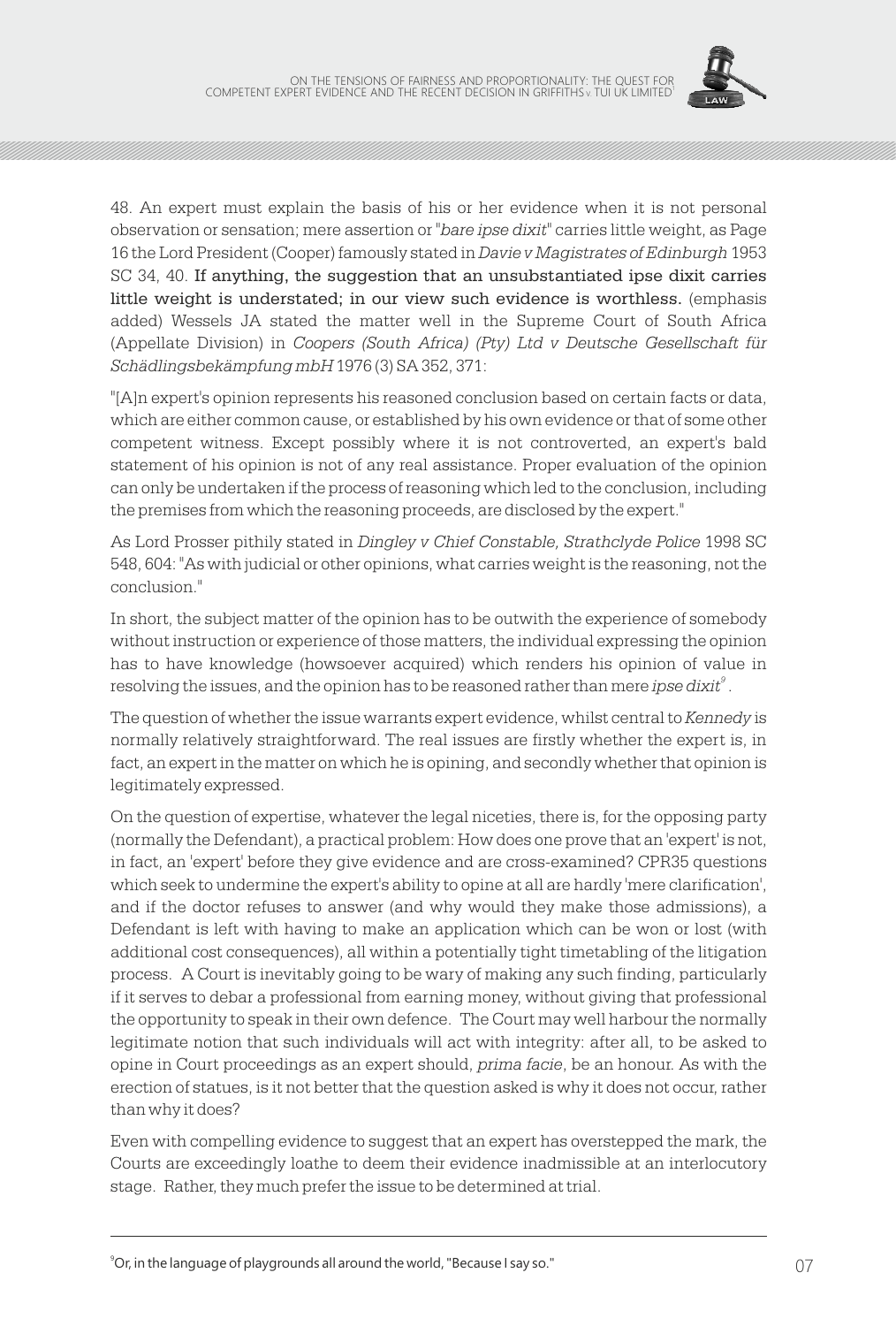From a Defendant's perspective, there is a further practical problem: If the Court can be persuaded that the first expert is not, in fact, competent to opine, then the Claimant will almost inevitably seek to substitute an expert who is.<sup>10</sup> The idea of a Pyrrhic victory where one neither defeats the litigation, nor saves money, is not an attractive one.

The alternative, then, is to challenge the quality of the report at trial. This is, to some extent, a high-risk strategy: One of the great variables of civil litigation is, after all, the identity of the trial judge. That said, with a paper report, one can prepare a submission based on its failings (and shamefully few reports actually comply with the full requirements of CPR35), the evidence is unlikely to change against you during the course of cross-examination and might even change in your favour. Defendant advocates have, for years, honed their forensic skills on just such tasks, picking apart the evidence and relying on the burden of proof being on Claimants to prove their case. Submissions can be made to undermine the standing of the writer of the report, and the methodology, and the internal inconsistencies, and the judge can perform the judicial function of weighing up the evidence and making a decision.

This then was the accepted methodology for challenging expert evidence until the decision of Martin Spencer J in *Griffiths v TUI UK Limited*<sup>11</sup>, a decision which has potential repercussions not just for the entire system of low-value litigation in England and Wales but for the wider treatment of expert evidence by the Courts.

#### **Holiday Sickness litigation**

By way of background to the *Griffiths* case, in January 2017, the Court of Appeal delivered judgment in the case of Wood v Travel plc t/a First Choice<sup>12</sup>. The Claimants in that matter sought to recover damages from the Defendant tour operator for gastric illness suffered whilst on a package holiday to the Dominican Republic. Because this was a package holiday, it was subject to the provisions of The Package Travel, Package Holidays and Package Tours Regulations 1992, which make the tour operator liable to the consumer in the UK for any breach of contract by the provider of those package services, even though that provision was in a foreign country. The Claimants successfully argued that the food and drink provided as part of the package had to be of a 'satisfactory' standard, by reason of the term implied by section 4(2) of the Supply of Goods and Services Act 1982<sup>13</sup>. If such food were contaminated so as to make the Claimants ill, that was a breach of contract, irrespective of 'fault' on the part of the Hotel or, critically, the Defendant.

Whilst the Court of Appeal dismissed the Defendant's appeal, both Burnett LJ (as he then was) and The President of the Queen's Bench Division (Sir Brian Leveson), made strong obiter remarks which provided significant solace to tour operators facing a deluge of such claims for compensation, where the costs involved far outweighed the damages at stake.

<sup>&</sup>lt;sup>10</sup>c.f. *Edwards-Tubb v JD Wetherspoon plc* [2011] Civ EWCA Civ 313

<sup>11</sup>Handed down on 20 August 2020

<sup>&</sup>lt;sup>12</sup>[2017] EWCA Civ 11

<sup>&</sup>lt;sup>13</sup> Now section 9 of The Consumer Rights Act 2015. 08 Now section 5 of the constant ingitis Acces 15.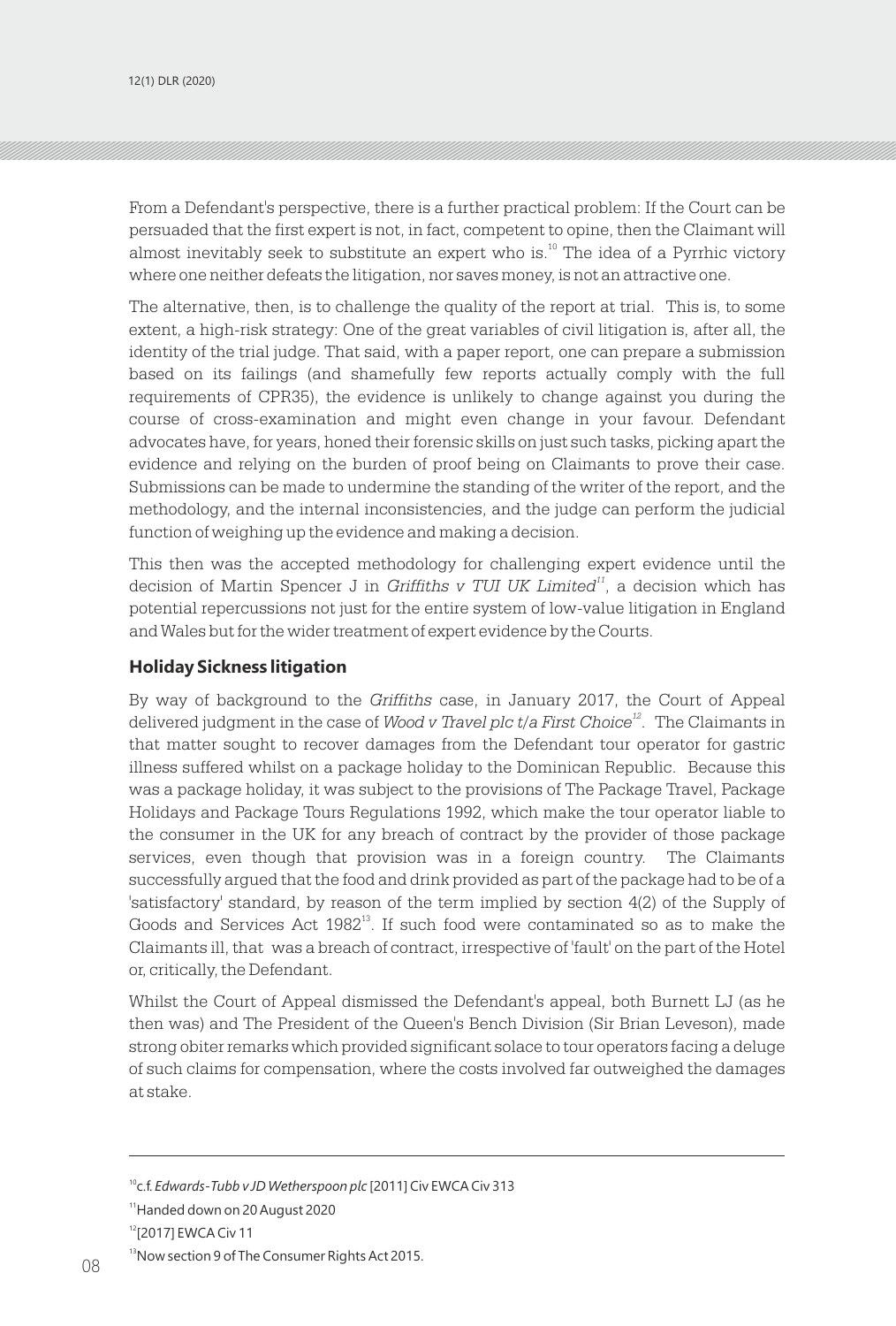

At paragraph 29, Burnett LJ said this:

"29. Underlying this appeal was a concern that package tour operators should not become the guarantor of the quality of food and drink the world over when it is provided as part of the holiday which they have contracted to provide. Mr Aldous spoke of First Choice being potentially liable for every upset stomach which occurred during one of their holidays and the term "strict liability" was mentioned. That is not what the finding of the judge or the conclusion that he applied the correct legal approach dictates. The judge was satisfied on the evidence that Mr and Mrs Wood suffered illness as a result of the contamination of the food or drink they had consumed. Such illness can be caused by any number of other factors. Poor personal hygiene is an example but equally bugs can be picked up in the sea or a swimming pool. In a claim for damages of this sort, the claimant must prove that food or drink provided was the cause of their troubles and that the food was not "satisfactory". It is well-known that some people react adversely to new food or different water and develop upset stomachs. Neither would be unsatisfactory for the purposes of the 1982 Act. That is an accepted hazard of travel. Proving that an episode of this sort was caused by food which was unfit is far from easy. It would not be enough to invite a court to draw an inference from the fact that someone was sick. Contamination must be proved; and it might be difficult to prove that food (or drink) was not of satisfactory quality in this sense in the absence of evidence of others who had consumed the food being similarly afflicted. Additionally, other potential causes of the illness would have to be considered such as a vomiting virus.

30. The evidence deployed in the trial below shows that the hotel was applying standards of hygiene and monitoring of their food which were designed to minimise the chances that food was dangerous. The application of high standards in a given establishment, when capable of being demonstrated by evidence, would inevitably lead to some caution before attributing illness to contaminated food in the absence of clear evidence to the contrary."

In a similar vein, the President at paragraph 34 said:

"34. Neither do I accept the floodgates argument which Mr Aldous advanced. I agree that it will always be difficult (indeed, very difficult) to prove that an illness is a consequence of food or drink which was not of a satisfactory quality, unless there is cogent evidence that others have been similarly affected and alternative explanations would have to be excluded."

Whilst one might have expected such words to dissuade litigation, Claimants have, since Wood, pursued their claims with renewed vigour, with supportive 'opinion' from a variety of specialisms (General Practitioners, Gastroenterologists, General Surgeons and the like, although rarely Microbiologists or specialists in Tropical Disease). Undeterred by the lack of positive test for a pathogen in the vast majority of such medicolegal cases (and, indeed, it is probably the modal result in medical investigations too), the argument often advanced that because the majority of cases of Travellers' Diarrhoea where the pathogen is identified are bacterial in origin, and bacterial pathogens are acquired by consumption, on the balance of probability it was food which made Claimants ill in any given case irrespective of the fact that no pathogen was identified on this particular occasion.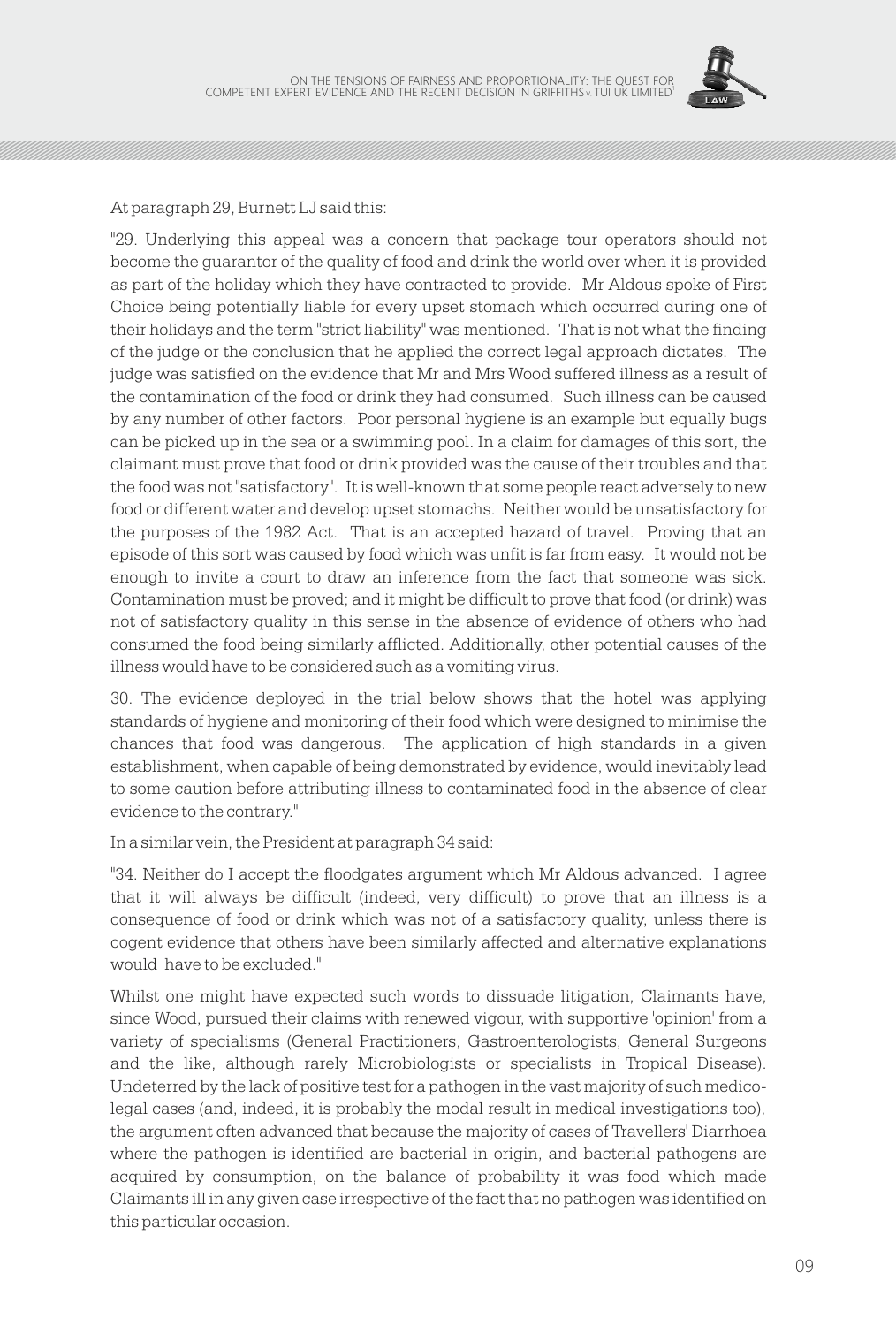Defendants reacted either by seeking to introduce their own evidence, or seeking to undermine the Claimants' experts, either in writing by CPR35 questions, or in crossexamination, or, as set out above, in submission at the end of the trial.

#### **Griffiths v TUI UK Limited**

In *Griffiths* the situation was slightly different. The Claimant had tested positive for various pathogens and both parties were given permission to obtain and rely upon expert evidence from both a Gastroenterologist and a Microbiologist: this was not a standard, low-value claim where only one expert was permitted, and the matter was allocated to the Multi Track as having both some value and some complexity. As it happened, the Defendant elected not to rely on Microbiological evidence in the case, and, having found itself in default of the Court's directions for service of their Gastroenterological report, were debarred from relying upon any medical evidence at all.

Nevertheless, the Defendant perceived significant flaws in the Claimant's medico-legal evidence and the case went to trial where, in accordance with CPR35.5, the evidence of the Claimant's Microbiologist, Professor Pennington, was received on paper, consisting both of his report and his answers to CPR35 questions. In effect, whilst the case had threatened to metamorphose into a full-blown fight between experts, it had then retreated in to the entirely typical situation of the Claimant's chosen expert producing a supportive report, the Defendant asking questions which served (they believed) to emphasise the weaknesses in his report, and the evidence being admitted on paper, subject to submissions as to the weight which one could attach to that evidence.

Whilst HHJ Truman was prepared to find that the Claimant had been ill as alleged, she proceeded to dismiss the claim on the basis of a series of criticisms $^{14}$  of Professor Pennington's report<sup>15</sup>, including the fact that it did not set out the range of opinion. The Defendant asserted that the report's inadequacies meant that it was insufficient to prove causation. They relied, in effect, on the statement of Lord Prosser in *Dingley*: "As with judicial or other opinions, what carries weight is the reasoning, not the conclusion."<sup>16</sup> If the reasoning was the subject of legitimate criticism, they said, then so too was the conclusion, and the Court was the ultimate arbiter.

The Claimant appealed to the High Court, asserting that because the Defendant had not put up any evidence to counter that of Professor Pennington, and had not called him, no matter what criticisms were made of that report it was, in actuality, 'uncontroverted' in the sense referenced by Wessels JA in the Coopers (South Africa) case<sup>17</sup>. They drew the Court's attention to the decision of the Court of Appeal in *Coopers Payen Limited v Southampton Container Terminal Limited<sup>18</sup>*, where Clarke LJ contrasted the position where an expert (for example a single joint expert) is the only witness on a particular

<sup>&</sup>lt;sup>14</sup>The Defendant's submissions are set out at paragraph 16 of the Appeal judgment, whilst the Judicial findings are at paragraph 18.

 $15$ The Claimant did not seek to rely on the reports of Dr Thomas, Gastroenterologist, on the issue of causation.

<sup>&</sup>lt;sup>16</sup>[1998] SC, 548

<sup>17</sup>[1976] 3 SA 352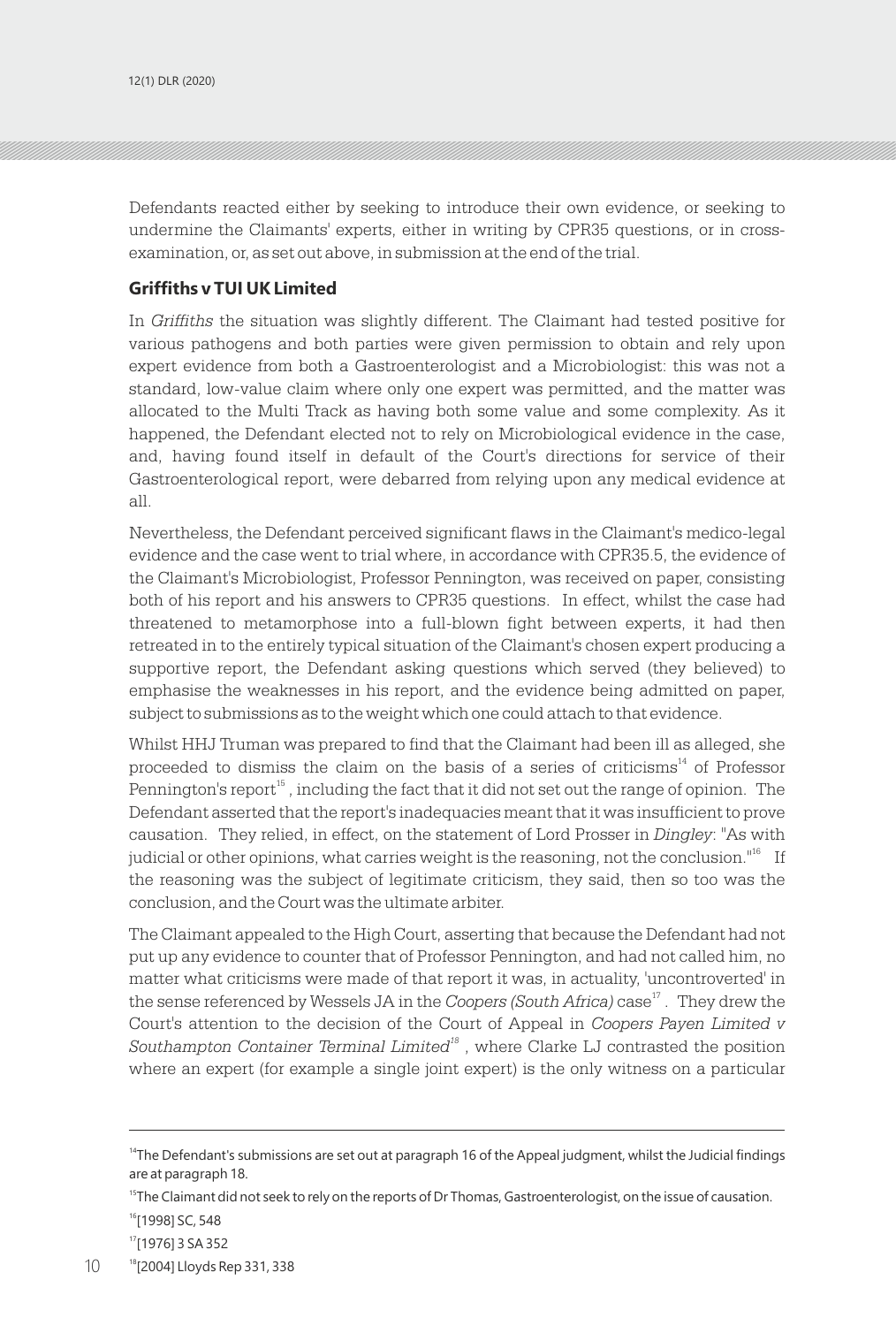

topic with the position where the expert's opinion is only part of the evidence. Whilst in *Coopers Payen* there was lay evidence called by the Defendant to controvert the expert, here, they said, there was no other evidence against which to weigh that of Professor Pennington and it should therefore have been accepted. Indeed, the effect of their argument was that it had to be accepted, no matter what its flaws, because it was 'uncontroverted'.

In response, the Defendant submitted that only in specific circumstances should the Court be required to accept expert evidence as uncontroverted $^{19}$  : "It is accepted that if agreed or unopposed expert evidence is: (a) complete, in the sense that it addresses all relevant issues which require to be considered, (b) sufficiently reasoned so that its conclusions can be understood, and (c) there is no factual evidence which contradicts or undermines the basis of it, there would need to be good reason for not accepting it."

Martin Spencer J, discussing the law, referenced paragraph 48 of *Kennedy* with the following (abridged) analysis:

"29. In general, where an expert's opinion is disputed, that opinion will carry little weight if, on proper analysis, the opinion is little more than assertion on the part of the expert….

30. In the present case, Professor Pennington's conclusion is said by the Defendant to come so abruptly, and with so little reasoning, and with so many issues left in the air and unresolved, that his opinion contained within that conclusion amounts to no more than bare *ipse dixit*. In those circumstances, it is contended that the conclusion is worthless. If that is correct, it would mean that the evidence adduced by the Claimant was never capable of proving his case on causation: before the matter ever came to trial, the Defendant could have applied for summary judgment on the basis that the Claimant's case, taken at its highest, could not succeed."

Pausing there, it is far from clear how that analysis sits with the line of authority about what constitutes 'no real prospect of succeeding on the claim or issue'  $^{20}$ . The hearing of an application for summary judgment is not a summary trial and does not involve the Court conducting a mini-trial<sup>21</sup>. There are clear statements of authority in Three Rivers *District Council v Bank of England (No.3)*<sup>22</sup> and one is inevitably drawn to the words of Lord Hobhouse: "The criterion which the judge has to apply under CPR Pt24 is not one of probability; it is the absence of reality."

Leaving aside the cost and time implications of making an application for summary judgment in each and every case where the expert evidence was so poor that the Claimant was never capable of proving his case on causation, the law simply does not permit the Court to engage in the sort of mini-trial and assessment of the evidence which *Griffiths* suggests as a solution.

Martin Spencer J continued:

<sup>&</sup>lt;sup>19</sup>Paragraph 23 of the judgment.

 $20$ CPR24.2

<sup>21</sup>Per Lord Woolf MR in *Swain v Hillman* [2001] 1 All ER 91.

 $^{22}$ [2001] 2 All ER 513, HL  $^{+}$ [2001] 2 AII ER 513, HL  $^{+}$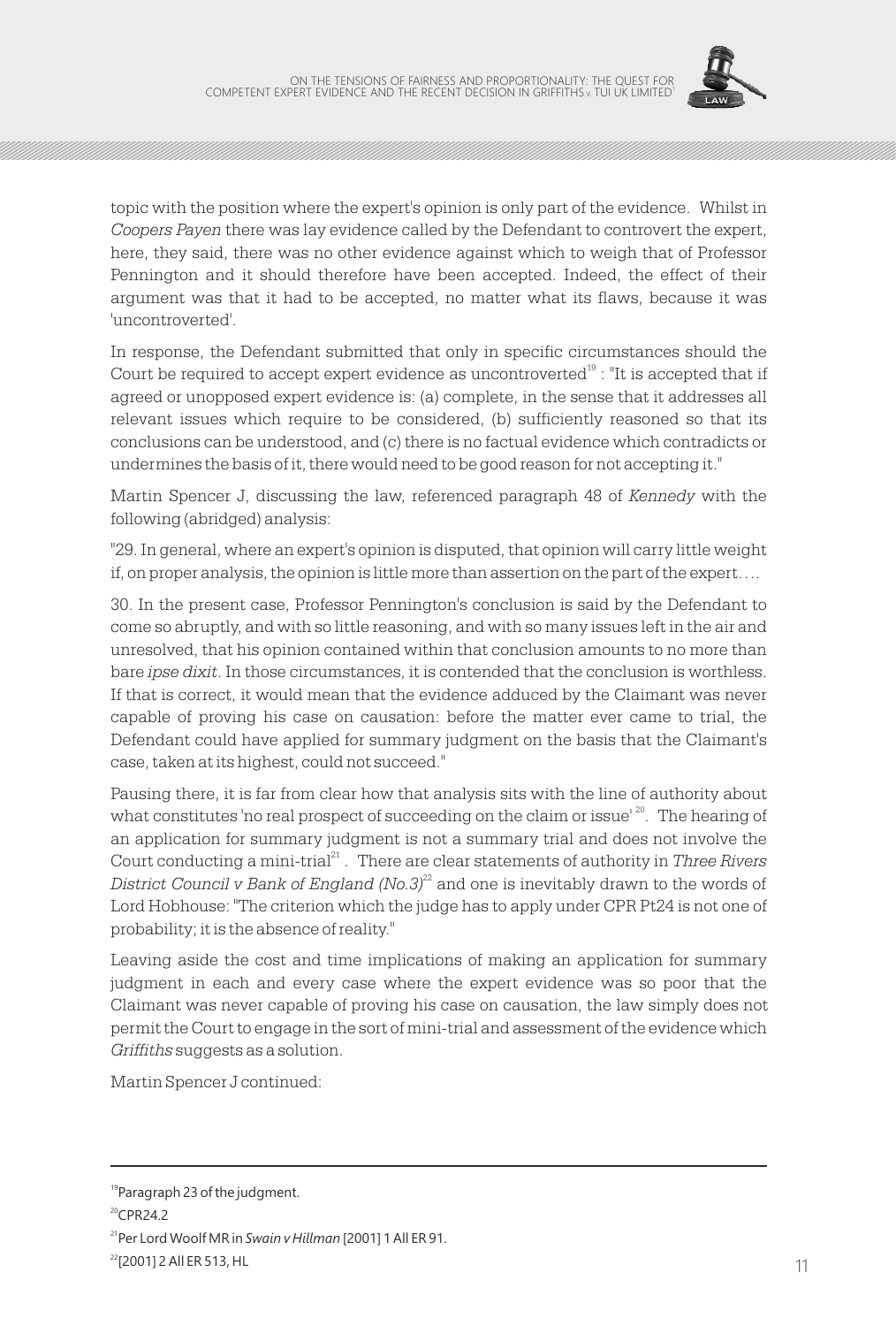"31. … In those circumstances, in my judgment there are two questions to be answered: first whether a court is obliged to accept an expert's uncontroverted opinion even if that opinion can properly be characterised as bare *ipse dixit* and, if not, what are the circumstances in which a court is justified in rejecting such evidence; and, second, whether, in any event, Professor Pennington's report could in fact properly be described as no more than bare *ipse dixit* entitling the learned judge to reject it despite being uncontroverted.

32. In the extract from the judgment of Lords Reed and Hodge in *Kennedy v Cordia* quoted at paragraph 29 above, there is an internal inconsistency or ambiguity. On the one hand, their Lordships suggest that an unsubstantiated *ipse dixit* is worthless. On the other hand, they cite, with approval, Wessels JA in the South African *Coopers* case where he said that an expert's bald statement of his opinion is not of any real assistance except possibly where it is not controverted. So, where it is not controverted, is it worthless or not? In my judgment, the answer is to be found, as submitted by the Claimant, in the judgment of Clarke LJ in *Coopers Payen Limited v Southampton Container Terminal Limited* [2004] Lloyds Rep 331 at paragraph 42 where he said:

"… the joint expert may be the only witness on a particular topic, as for instance where the facts on which he expresses an opinion are agreed. In such circumstances it is difficult to envisage a case in which it would be appropriate to decide this case on the basis that the expert's opinion was wrong."

If Mr Stevens' test is correct, namely that, to be accepted, the expert report must be (a) complete, in the sense that it addresses all relevant issues which require to be considered, (b) sufficiently reasoned so that its conclusions can be understood, then it would be all too easy to envisage a case in which it would be appropriate to decide the case on the basis that the expert's opinion was wrong (emphasis added)."

Again, pausing there, that is precisely the point. If justice is to be done at a proportionate cost, surely it is better that the Court should listen to what is said and determine whether the evidence before it is logically consistent, taking that evidence as part and parcel of the case as a whole, and then exercising the judicial function to do justice between the parties? The alternative is that in addition to incurring the costs of representation at trial, the parties must also secure the attendance of the expert to ensure that the Court can decide to reject that evidence. Not only does that incur disproportionate costs, but it also requires the Defendant to force the Claimant to prove his case, rather than relying on the burden which underpins all civil litigation - that the Claimant bears the burden of proving his case on the balance of probability. To oblige a Defendant to force the Claimant to strengthen a case which is simply not strong enough is to place an unrealistic burden on each and every Defendant. It requires the Defendant not only to engage and analyse the evidence in every case, no matter how limited its value, but to take costly steps in the litigation with no hope of recovering those costs. The very heart of civil litigation is proportionality, and that falls to be set aside.

Martin Spencer J, however, took a very different approach:

"32… It seems to me that Clarke LJ must have had in mind a narrower test than this and I cannot think that, in so stating, Clarke LJ was assuming that the report would satisfy Mr Stevens' test. Indeed, that test would mean the court rejecting Wessels JA's proviso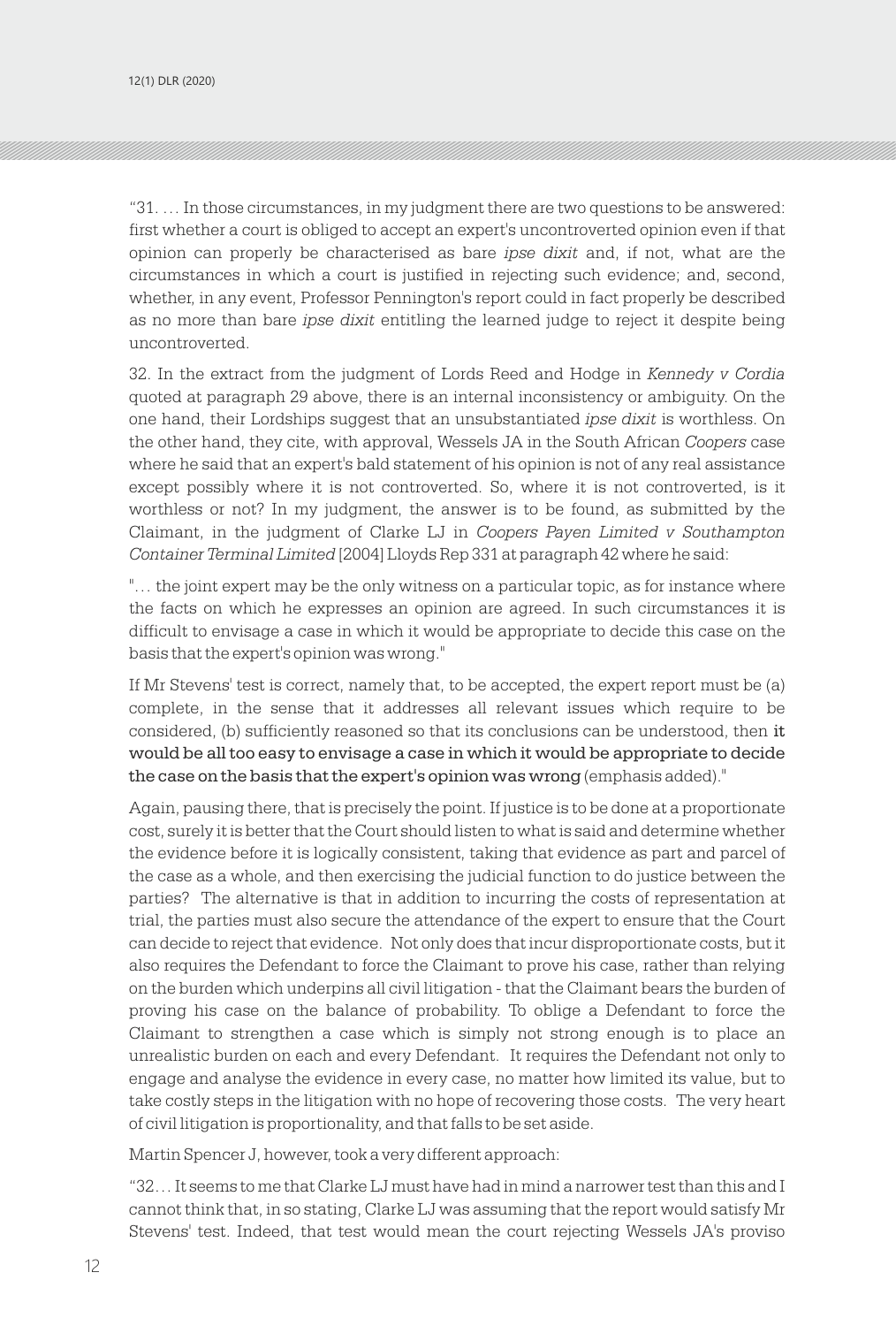

"except possibly where it is not controverted" in the case of a report which is a bare *ipse dixit*, despite the Supreme Court's apparent approval of Wessel JA's dictum.

33. In the absence of direct authority on the issue, I take the view that a court would always be entitled to reject a report, even where uncontroverted, which was, literally, a bare *ipse dixit*… what the court is not entitled to do, where an expert report is uncontroverted, is subject the report to the same kind of analysis and critique as if it was evaluating a controverted or contested report, where it had to decide the weight of the report in order to decide whether it was to be preferred to other, controverting evidence such as an expert on the other side or competing factual evidence. Once a report is truly uncontroverted, that role of the court falls away. All the court needs to do is decide whether the report fulfils certain minimum standards which any expert report must satisfy if it is to be accepted at all."

He then went on to consider what the 'minimum standards' might be, by reference to the requirements of 35PD and concluded that:

36. It is, in my judgment, of significance that the Practice Direction goes not just to the form, but also the content, of an expert's report. Despite this, it is no part of the Practice Direction that an expert, in providing a summary of the conclusions reached, must set out the reasons for those conclusions and it would be harsh indeed for a court to find that, despite the terms of the Practice Direction, a report failed to meet the minimum standards required for the report to be accepted in evidence because it did not set out the reasoning leading to the conclusions. In my judgment, the law does not so require. Of course, a failure to set out the reasoning might diminish the weight to be attached to the report but, as I have stated, at this stage the weight to be attached to the report is not a consideration: that only arises once the report is controverted.

37. For the above reasons, in my judgment the learned judge was not entitled to reject the report and evidence of Professor Pennington for the reasons that she did. However strong the criticisms of Professor Pennington's report, and I accept that those criticisms were strong, they went to an issue with which the learned judge was not concerned, namely the weight to be ascribed to the report, that being an issue which would only have arisen if the report had been controverted in the sense set out in paragraph 10 above.

38. … I take the view that the court below was not entitled to reject the report because of its perceived deficiencies. However … I accept that there were serious deficiencies in Professor Pennington's report as identified by the learned judge which might well have caused the Professor serious embarrassment had the report been controverted…

…It is true that he did not set out his full reasoning, nor explain how he was able to reach that conclusion …

… I am conscious of what the Supreme Court said in *Kennedy v Cordia* (see paragraph 29 above). But, in that dictum, their Lordships referred to the opinion being a bare or unsubstantiated one, thus amounting to an *ipse dixit*. In my judgment, Professor Pennington went a long way towards substantiating his opinion by his consideration of the matters referred to above and his opinion was not a bare *ipse dixit* as it would have been had it been a single sentence as envisaged in paragraph 33 above. In fact, I doubt whether any report and opinion from an expert which substantially complies with the Practice Direction to CPR Part 35 could ever justifiably be characterised a mere *ipse dixit.*"  $dixnt.$ "
(13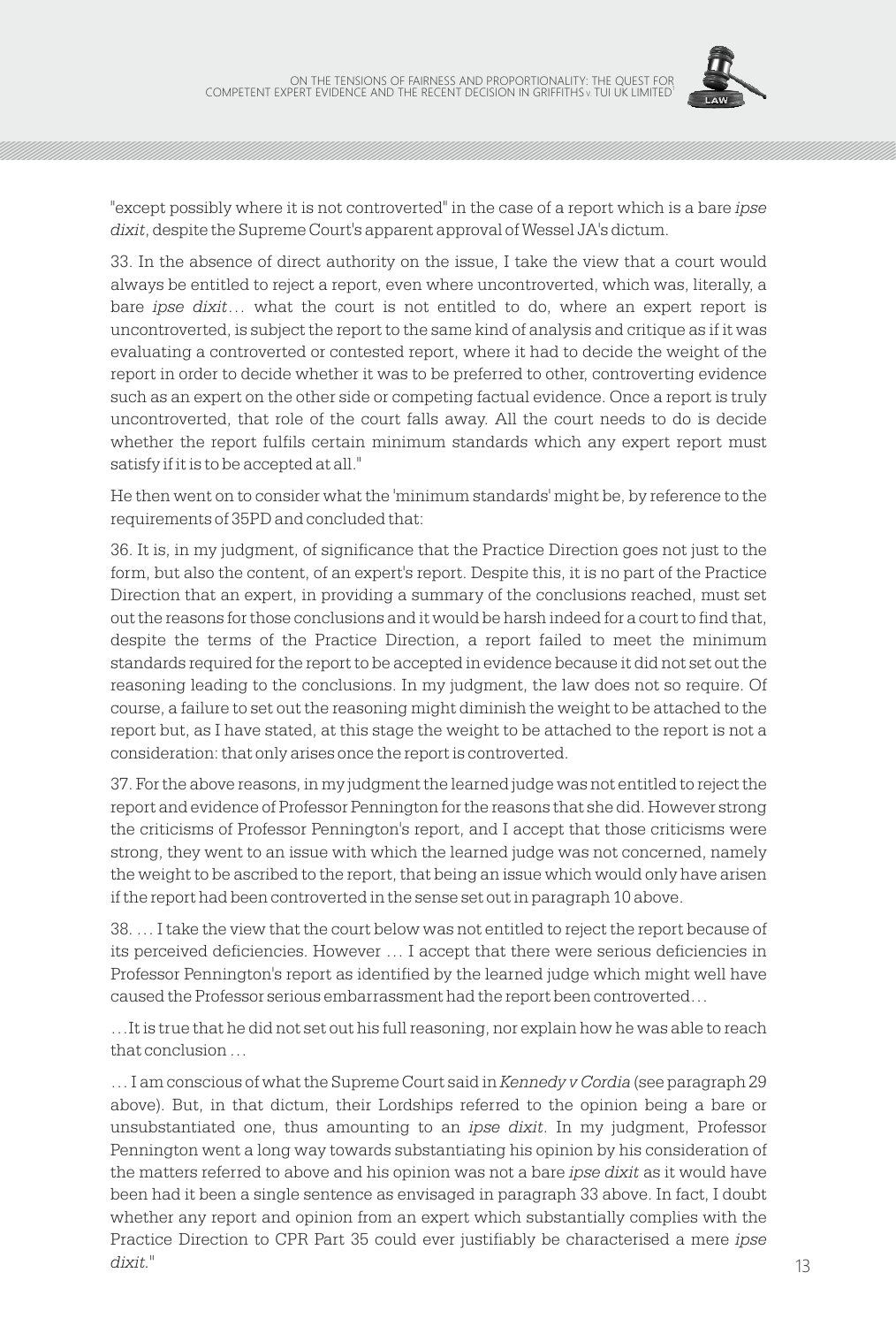The first question is then 'what is substantial compliance with the Practice Direction?' It is clearly different from 'compliance' with the Practice Direction which, it should be noted, is in mandatory terms. 'Substantial compliance' must necessarily be a lower level than 'compliance'; but if compliance is mandatory, how then can 'substantial compliance' suffice? Clearly, the judgment acknowledges that there is a spectrum of putative compliance, ranging from a bare *ipse dixit* with no attempt at explanation, through to a half-hearted attempt or logically inconsistent attempt, well before one gets to compliance. How, then, is one to determine what is 'substantial'? Will anything more than nothing at all suffice? $2^{23}$ 

The vagaries of whether the attempt at compliance is sufficiently substantial would then determine whether the trial judge is even permitted to analyse the report. In other words, if an 'expert' report substantially complies then even if the report, on forensic analysis, is the subject of such strong criticism that it would seriously embarrass the writer to be cross-examined on it, the judge is still not allowed to look behind the conclusion. What if the flaws in the analysis go to whether or not there is substantial compliance? When is that decision to be made?

That, in turn, causes a very real, practical problem, because these issues of compliance or adequacy can only be determined before trial, at an interlocutory stage. Each case is the subject of some judicial scrutiny early in the proceedings when directions are given, but in low-value, standard form, litigation, that scrutiny is most often undertaken on the papers, without the legal representatives or the parties present. That saves cost and time, both of which are at a premium in the quest for proportionate litigation. If the Court gives directions on paper, the dissatisfied party has to pay a Court fee to apply for those directions to be reconsidered, judicial time and lawyer time then has to be expended to determine what should happen. A detailed analysis of whether any given expert report falls to be considered to have been controverted at the time of the directions is impossible. Directions are nearly always made before witness statements are exchanged, or even disclosure of documents has occurred, and will predate any questions under CPR35. One would have to consider whether the report was controverted:

- 1. Before witness statements were prepared (because the decision to prepare a statement might be made by reference to the need to controvert); and again
- 2. Before CPR35 questions fell to be asked (because why would one ask questions to allow an expert to strengthen an otherwise fatally weak report?); and then again
- 3. After those questions has been asked and (possibly) answered.

Returning to the analysis in paragraph 33 of the judgment, there is another practical issue which does not appear to be part of the analysis. Until the factual evidence has been called, it is impossible to determine whether the expert report is uncontroverted or not. How is a Defendant to know whether a Claimant will come up to proof? Is a Defendant to be forced to call law evidence to controvert the Claimant's evidence, not